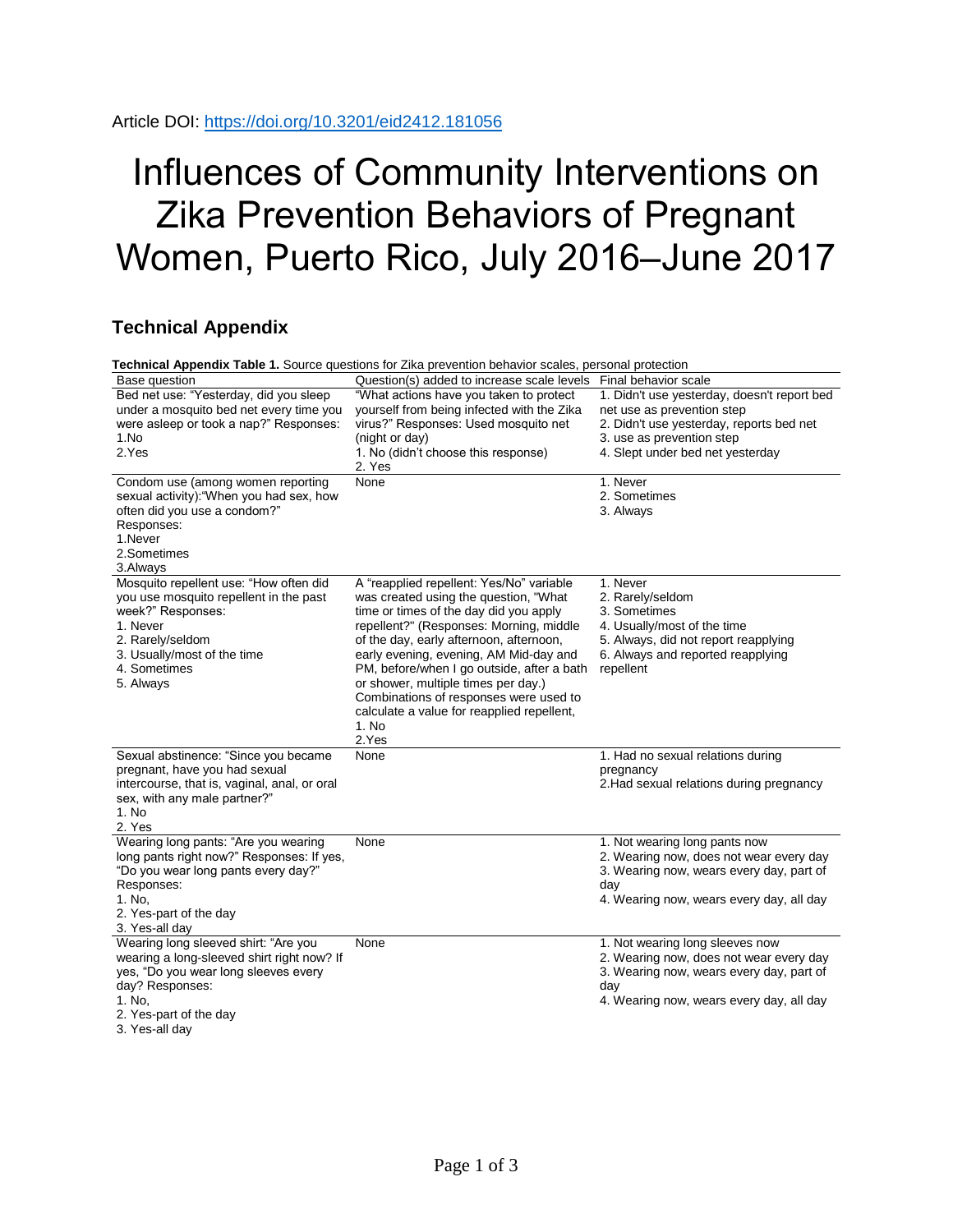| Technical Appendix Table 2. Source questions for Zika prevention behavior scales, home protection                                                                                                                                                                                                                                                                       |                                                                                                                                                                                                                                                                                                                                                                                                                                                                                                                                                                                                                                  |                                                                                                                                                                                                                                                     |  |  |  |
|-------------------------------------------------------------------------------------------------------------------------------------------------------------------------------------------------------------------------------------------------------------------------------------------------------------------------------------------------------------------------|----------------------------------------------------------------------------------------------------------------------------------------------------------------------------------------------------------------------------------------------------------------------------------------------------------------------------------------------------------------------------------------------------------------------------------------------------------------------------------------------------------------------------------------------------------------------------------------------------------------------------------|-----------------------------------------------------------------------------------------------------------------------------------------------------------------------------------------------------------------------------------------------------|--|--|--|
| Base question                                                                                                                                                                                                                                                                                                                                                           | Question(s) added to increase scale levels                                                                                                                                                                                                                                                                                                                                                                                                                                                                                                                                                                                       | Final behavior scale                                                                                                                                                                                                                                |  |  |  |
| Installing window or door screens:<br>"What actions have you taken to<br>protect yourself from being infected<br>with the Zika virus? Responses: Put<br>screens on windows and doors<br>1. No (didn't choose this response)<br>2. Yes                                                                                                                                   | None                                                                                                                                                                                                                                                                                                                                                                                                                                                                                                                                                                                                                             | 1. Reports not putting screens on windows<br>and doors<br>2. Reports putting screens on windows and<br>doors                                                                                                                                        |  |  |  |
| Larvicide application: "Have you ever<br>put a mosquito dunk in accumulated<br>water around your home?" Responses:<br>1. No<br>2. Yes (Women reporting no yard or no<br>standing water were removed from this<br>scale entirely.)                                                                                                                                       | None                                                                                                                                                                                                                                                                                                                                                                                                                                                                                                                                                                                                                             | 1. Never applied larvicide around home<br>(self/family)<br>2. Has applied larvicide around home<br>(self/family)                                                                                                                                    |  |  |  |
| Removing (or covering) standing water:<br>"In the past week, have you or<br>somebody in your household removed<br>accumulated water and covered up or<br>screened water containers inside and<br>around your home (on your property)?"<br>Responses:<br>1. No<br>2. Yes (Women who reporting no yard<br>or no standing water were removed<br>from this scale entirely.) | "What actions have you taken to protect<br>yourself from being infected with the Zika<br>virus? Responses: Put cover(s) over the<br>water source/storage unit/water<br>container(s)<br>1. No (didn't choose this response)<br>2. Yes                                                                                                                                                                                                                                                                                                                                                                                             | 1. Has not in past week; doesn't report<br>removing standing water as prevention<br>action (in general)<br>2. Has not in past week; reports removing<br>standing water as prevention action<br>3. Removed or covered standing water in<br>past week |  |  |  |
| Spraying home (or yard) for<br>mosquitoes: Have you received<br>spraying services at your home?<br>Responses:<br>1. No<br>2. Yes                                                                                                                                                                                                                                        | a. "What actions have you taken to protect<br>yourself from being infected with the Zika<br>virus? Responses: sprayed or fumigated<br>(inside or outside) my home<br>1. No (didn't choose this response)<br>2. Yes<br>b. "When services were offered to you, did<br>you accept them?" (for women who are in<br>process, or who arranged for them, but the<br>sprayers haven't arrived).<br>Responses:<br>1. No<br>2. Yes<br>c. "Is there anything that we haven't<br>discussed that you have been doing to<br>reduce the risk?" Response: I have sprayed<br>my house with pesticide by myself or my<br>family<br>1. No<br>2. Yes | 1. Has not sprayed for mosquitoes (self or<br>commercial services)<br>2. Sprayed for mosquitoes (self or<br>commercial services)                                                                                                                    |  |  |  |